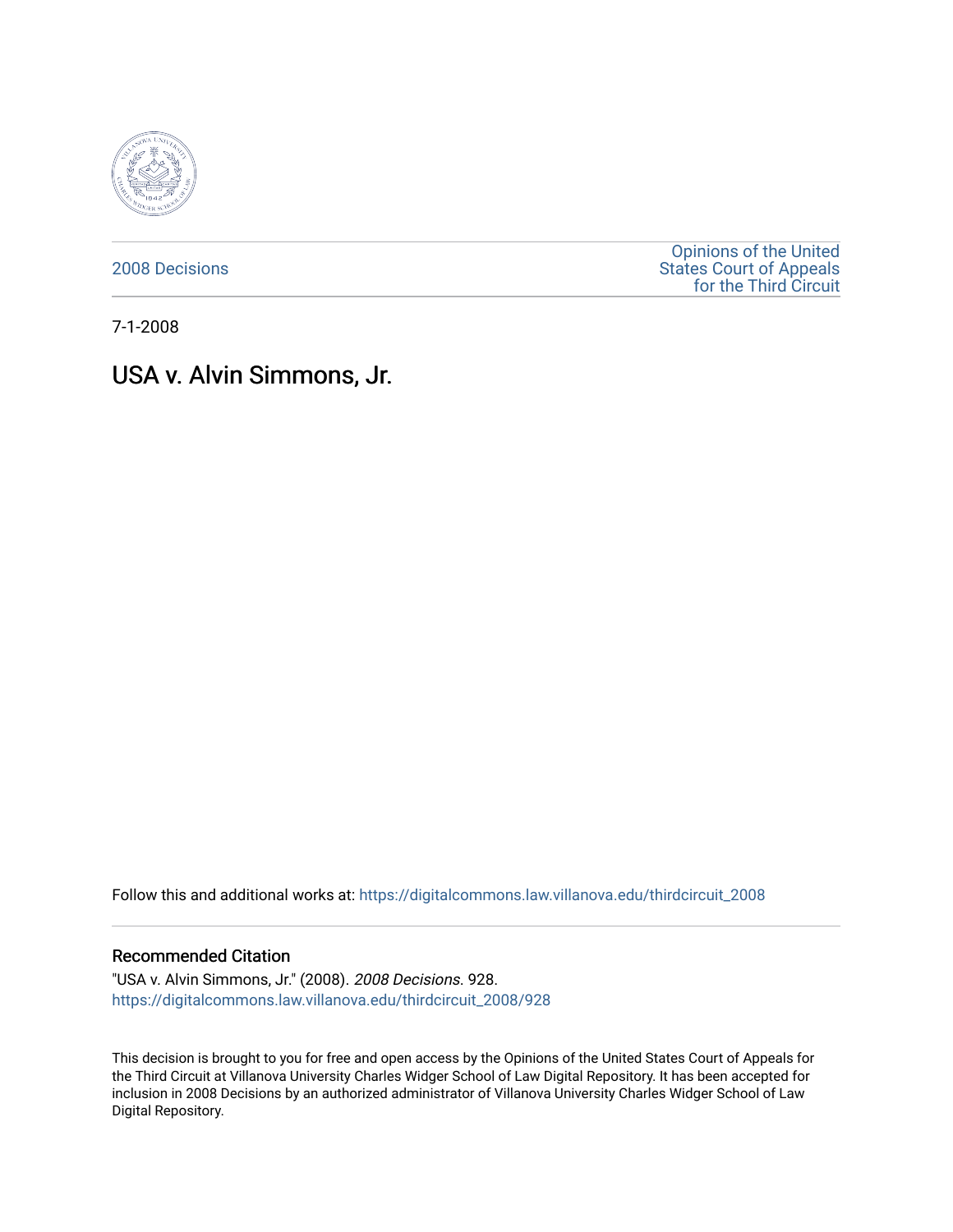## **NOT PRECEDENTIAL**

# UNITED STATES COURT OF APPEALS FOR THE THIRD CIRCUIT

\_\_\_\_\_\_\_\_\_\_

No. 06-2129 \_\_\_\_\_\_\_\_\_\_

## UNITED STATES OF AMERICA

v.

ALVIN R. SIMMONS, Jr.,

\_\_\_\_\_\_\_\_\_\_

Appellant

On Appeal from the United States District Court for the Western District of Pennsylvania (No. 04-cr-00278) District Judge: Hon. Donetta W. Ambrose

\_\_\_\_\_\_\_\_\_\_

Submitted Under Third Circuit LAR 34.1(a) June 10, 2008

Before: AMBRO, CHAGARES, and GREENBERG, Circuit Judges.

(Filed: July 1, 2008)

# OPINION OF THE COURT \_\_\_\_\_\_\_\_\_\_

CHAGARES, Circuit Judge.

Alvin Simmons filed a pro se appeal from his sentence for bank fraud, and his

counsel has petitioned for permission to withdraw from representation under Anders v.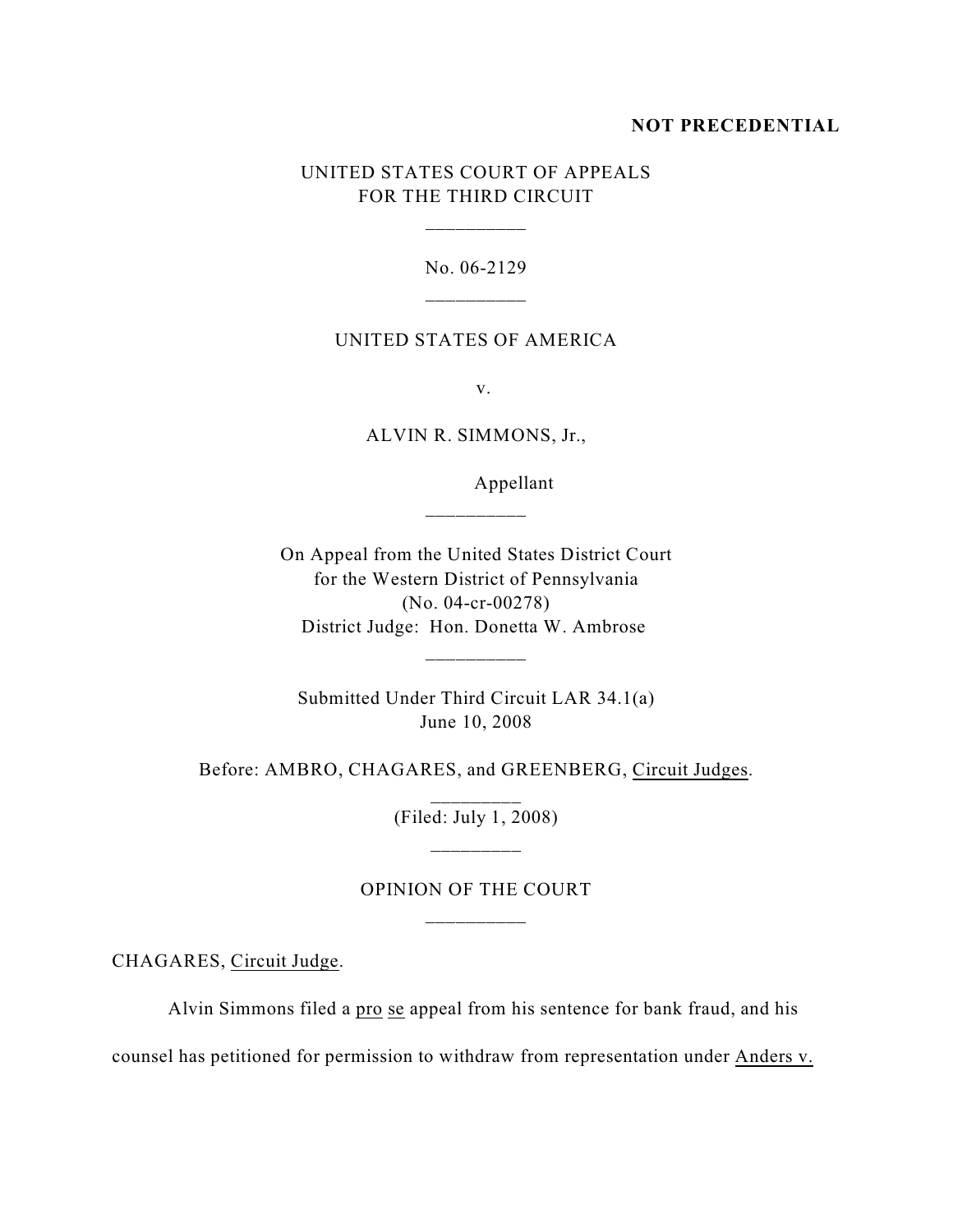California, 386 U.S. 738 (1967). For the reasons that follow, we will affirm Simmons' sentence and will grant the Anders motion.

I.

In 2003, Simmons obtained a fake identification document in Ohio and used it to open a bank account in Pennsylvania. He then deposited a check into the account that had been drawn off of another, closed, bank account, and wrote checks and made withdrawals from the fraudulently-opened account. On October 26, 2004, a grand jury charged Simmons with two counts of bank fraud, in violation of 18 U.S.C. § 1344, and one count of fraud in connection with identification documents, in violation of 18 U.S.C. § 1028(a)(7). On November 25, 2005, Simmons pled guilty to one count of bank fraud pursuant to a written plea agreement that included an appellate waiver. A pre-sentence report determined Simmons' Sentencing Guidelines range to be 24-30 months. On February 27, 2006, the District Court sentenced Simmons to 24 months, the bottom of that range. Simmons subsequently filed a one-page, pro se appeal, and his counsel has petitioned to withdraw and filed a supporting brief.

#### II.

The District Court had jurisdiction pursuant to 18 U.S.C. § 3231. We have jurisdiction under 28 U.S.C. § 1291 and 18 U.S.C. § 3742(a).

Evaluation of an Anders brief requires a twofold inquiry: (1) whether counsel has thoroughly examined the record for appealable issues and has explained why any such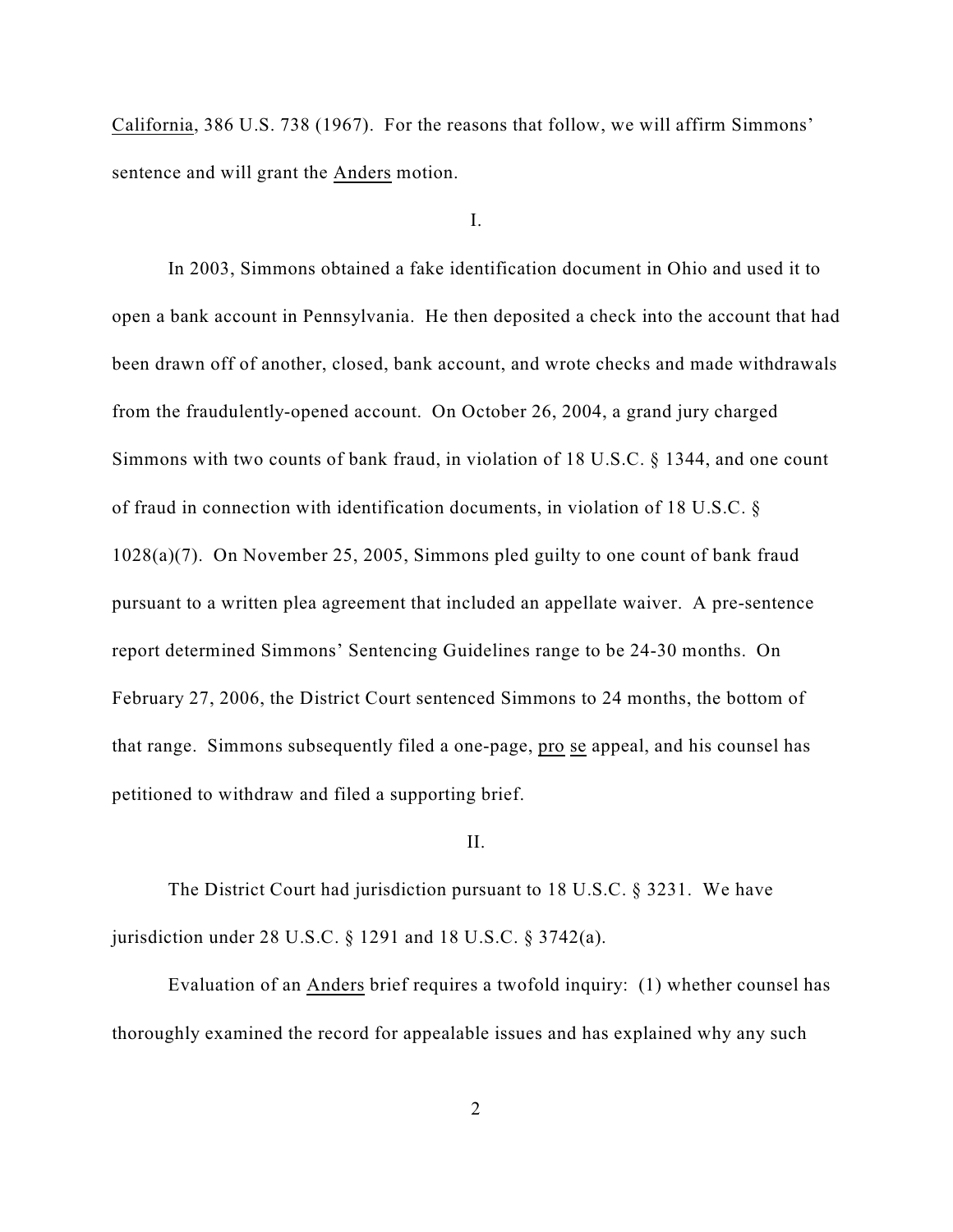issues are frivolous; and (2) whether an independent review of the record presents any nonfrivolous issues. See United States v. Youla, 241 F.3d 296, 300 (3d Cir. 2001). Where the Anders brief appears adequate on its face, our review is limited to the portions of the record identified in the brief, along with any issues raised by an appellant in a pro se brief. See id. at 301. We conclude that the brief in this case is adequate – indeed, it is exhaustive – and thus it will guide our independent review of the record.

As his counsel acknowledges, Simmons is precluded from bringing an appeal due to the waiver contained in his plea agreement. "Waivers of appeals, if entered into knowingly and voluntarily, are valid, unless they work a miscarriage of justice." United States v. Khattak, 273 F.3d 557, 563 (3d Cir. 2001). Under the terms of Simmons' plea agreement, Simmons waived, inter alia, his right to appeal under 18 U.S.C. § 3742 or on any other grounds, subject to three exceptions: (1) Simmons could appeal in the event of a Governmental appeal; (2) Simmons could appeal if his sentence exceeded the statutory limits for his crime; or (3) Simmons could appeal if his sentence "unreasonably exceeds the guideline range determined by the [District] Court under the Sentencing Guidelines." (JA 17 (Plea Agmt. ¶ 6).)

A review of the Change of Plea hearing transcript demonstrates that the waiver was valid, knowing, and voluntary. The District Court had the appellate waiver provisions of the plea agreement read into the record during its Federal Rule of Criminal Procedure 11 colloquy and again reminded Simmons of the waiver provisions at